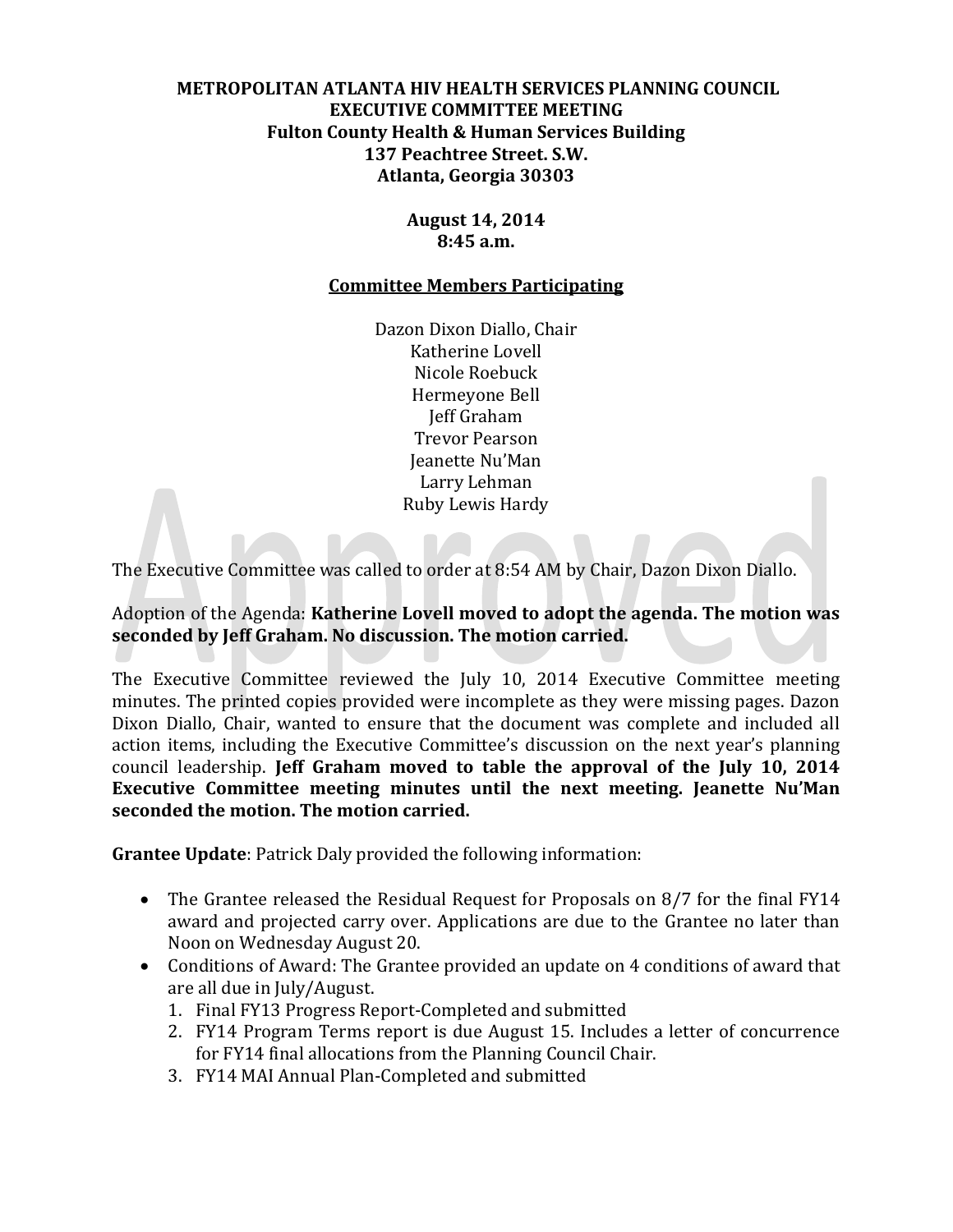Executive Committee August 14, 2014 Page | 2

- 4. FY13 Final expenditures and FFR, including Carry-Over request-Completed and Submitted.
- The Grantee provided a reminder that the Fiscal Year 2015 Grant Application is due September 19. The HRSA TA session originally scheduled for 8/7 was cancelled due to technical difficulties.
- Health Insurance Program: 3 agencies will receive funding for the medication coinsurance payment service: AID Atlanta, AID Gwinnett, and AIDS Healthcare Foundation. Based on the requests received, the Grantee will be obligating approximately 57% of the available funding and will monitor utilization. The Grantee will obligate additional funds based on utilization. The Grantee will request direction from the Planning Council later in the fiscal year if utilization is below expectations to redirect the remaining funds.
	- o A fact sheet will be disseminated that describes how clients can access the Health Insurance Program. Initially, the information will be disseminated to Ryan White providers, other known private medical practices, the Ryan White website. A more robust plan will be developed.

In response to comments regarding consumer participation, the Chair facilitated a discussion acknowledging a perceived sense of division when discussing the role and involvement of Consumers in the Planning Council process. It is the Chair's desire to ensure that all stakeholders, including Consumers, are included in all aspects of planning. The Planning Council includes consumers of services, advocates, the grantee, service delivery providers, and other concerned stakeholders and all are essential in the planning process.

# **Katherine Lovell moved to extend the meeting to 10:30 AM. Larry Lehman seconded the motion. The motion carried.**

# **Council Procedures Action Item: By-Laws Revisions**

Larry Lehman, Council Procedures Committee Chair, discussed the process that has been implemented to update the Planning Council By-Laws. Larry indicated that several changes in the timeline have resulted in a delay in the process. The review has consisted of the following actions:

- Committee Chair and Staff cursory review of By-Laws
- Work Plan and proposed timeline presented to Executive Committee
- Scheduled committee meeting for review and prepared key sections to forward to other Council Committees for input and recommendations. Request for comments was sent via email.
- Review comments from other committees and update redline draft.
- Send redline draft to Executive Committee Members for review prior to our July's Executive Committee Meeting.
- Present draft of proposed By-Laws changes to the body for review and open comment period for 15 days.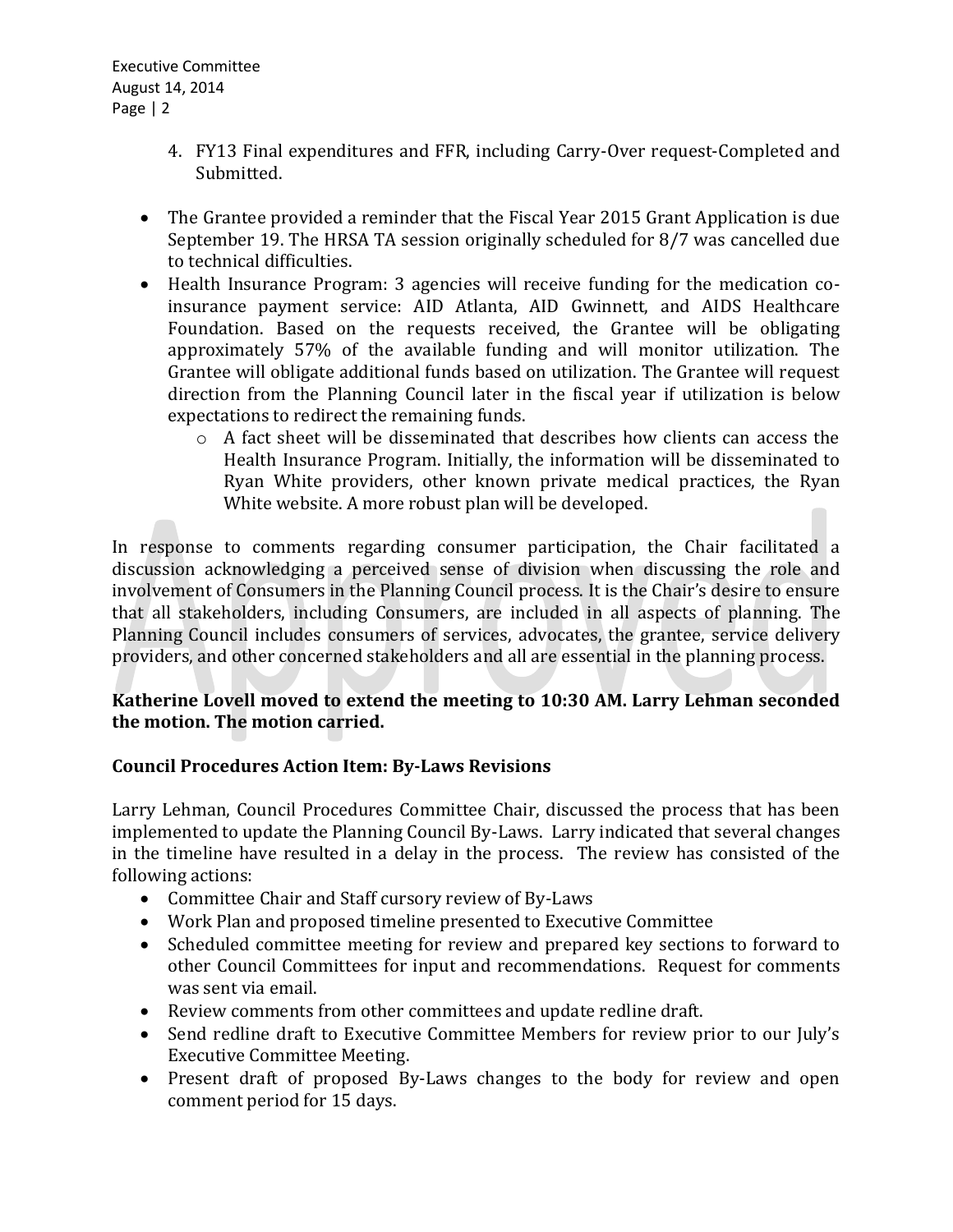Executive Committee August 14, 2014 Page | 3

- Present copies of the Draft of proposed By-Law changes to the body for review.
- Start of review and open comment period for membership
- Conference call meeting to review any revision suggested by membership.
- Revised By-laws presented to the Executive Committee for final approval to send to Planning Council membership for a vote (By-Law changes require a two-thirds vote of the Council voting members present).

The Executive Committee engaged in extensive discussion regarding the proposed revisions.

# **The Council Procedures Committee has presented a motion to the Executive Committee to approve and send the revised By-Laws to the Planning Council for a review period. Prior to being seconded, and after much discussion regarding the proposed revisions, the Council Procedures Committee Chair withdrew the motion.**

After additional extensive discussion regarding conflicting language within the document, governance, roles and responsibilities, proposed requirements for leadership positions (e.g., Committee Chairs and Co-Chairs, Vice Chairs, etc.), and other proposed revisions, a new motion was brought forth. **Larry Lehman moved to have the Executive Committee review the draft By-Laws revisions and submit any comments to the Council Procedures Committee no later than September 4, 2014. Trevor Pearson seconded the motion. After discussion, Dazon Dixon Diallo moved to amend the motion adding that the proposed revisions to the By-Laws be presented to the full Planning Council at the November meeting. Jeff Graham seconded the motion to amend. The motion to amend carried. After final discussion, the motion as amended carried.**

**Due to the late hour, Katherine Lovell moved to table the Committee Updates. Jeanette Nu'Man seconded the motion. After brief discussion to include a membership update, the motion carried.** 

# **Committee Updates:**

**Membership Committee**: Sandra Vincent reported that the Membership Drive ends August 15th. Advertisements have gone out to the Neighbor Newspaper for counties throughout the EMA, Davis Magazine, notices were sent to health districts within the EMA, the Planning Council, Consumer Caucus, and Ryan White Part A Funded Agencies. Additional recruitment efforts were made via social media.

**The Executive Committee reviewed and modified the draft agenda for the August 21st Planning Council meeting. Trevor Pearson moved to adopt the revised agenda. Jeff Graham seconded the motion. The motion carried.**

The meeting was adjourned at 10:53 AM.